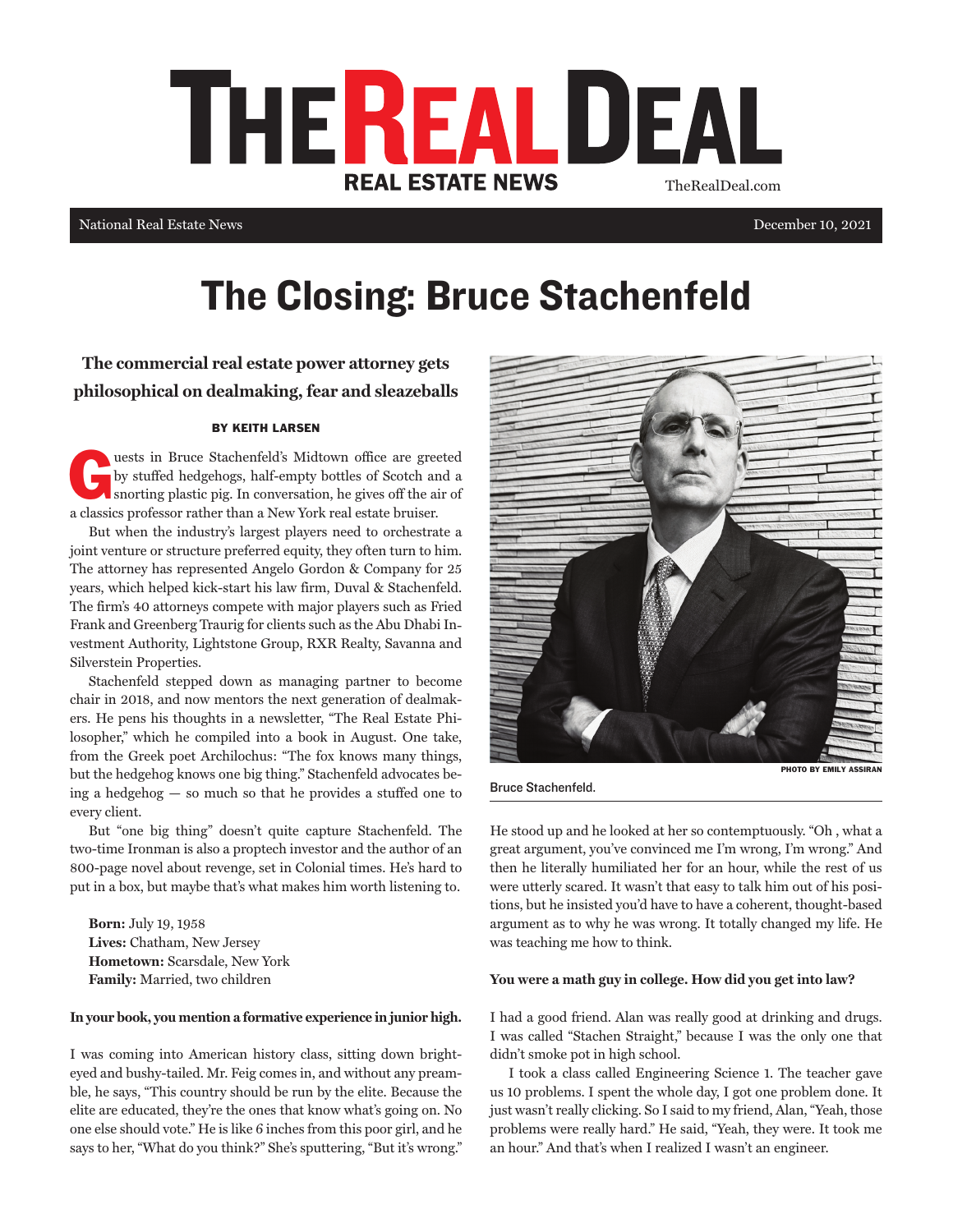## "I was kind of in this stupid death loop. I was programmed to work all the time."

Somebody said to me the next day, "What are you going to do if you're not going to be an engineer?" I remember saying these words, but I have no idea where they came from: "I'm going to be a lawyer, and I'm going to Harvard Law School." And I do remember the dean telling me, "Bruce, that's a foolish goal. You'll never get into Harvard Law. No one from Tufts has gotten in in like 10 years. It's impossible," which was probably the right thing to say to me. I just worked like an absolute demon, and I was able to get into Harvard Law School.

#### **Do you have a favorite philosopher?**

I would say that the one that influenced me the most was John Rawls. And what John Rawls is famous for is his original position: Before you're born, you don't know whether you're going to be born smart or stupid, hardworking, lazy, healthy or sick, rich, poor, male, female, you know nothing about who you'll be when you come into the world. That's the original position. When you're thinking about what would be a good society, what are the rights and wrongs, morality, politics, anything, you should reason from that position.

## **Do you think about that when you're representing developers?**

Not particularly. But I try to avoid three types of people: sleazeballs, assholes and morons. Because we don't really have that much ability to help or desire to help those kinds of people. A lot of the help involves connecting one person trying to do one thing with another person that could help. The last thing you would want to do is try to connect somebody that you say, "Well, this guy is a sleazeball — you should really meet him."

You don't know how much business you lose by treating people disrespectfully.

## **Why do you identify with hedgehogs?**

It comes from a book by Jim Collins, who you might call a business philosopher. He explains that the hedgehog is an animal that does one thing: curls up in a ball when attacked. But it does it incredibly well. And his theory is that great companies figure out a hedgehog principle, which is one thing they can do better than anyone, and that launches them. It has to be something that drives your economic engine, something you're passionate about and something you can be the best in the world at. And I added a fourth, which is you don't just decree it — you have to discover it about yourself or about your organization.

## **How did Angelo Gordon become a client?**

I was at Mayer Brown Platt. Angelo Gordon was teamed up with a third party to buy a piece of property. We were buying these properties from Fuji Bank. The transaction closed. The clients were impressed. Once they bought the two properties, they wanted to sell the second very quickly.



In those days, there was a tax that was effectively called the "Cuomo tax." If you bought property in New York, when you sold it you would pay 10 percent of your gain to the state. The real estate industry hated this. So the clients decided I would do the work selling the property. There'd be a \$2 million gain, which would mean a \$200,000 tax. I came up with a structure that was pretty far-fetched to legitimately avoid the tax. It involved some hassles for the clients, and they didn't really want to do it. I kind of badgered them into it. To everyone's surprise, it worked. The state signed off on our structure and did not pose the tax. That really started out the relationship.

## **You bill yourself as one of the first to structure preferred-equity deals.**

We had a client that used to do its deals where they would be the money part in the joint venture. And then, in addition, they would loan money to the joint ventures, so they were kind of lending money partially to themselves. I looked at that structure again. I was just an associate at this time. I said, this doesn't seem like a great idea, because you are putting yourself in a dangerous situation. As a lender, you can have lender liability, and then as a borrower, you can have breach of fiduciary duties because you are on both sides of the transaction. So I said to the client, put the lending money into the joint venture as preferred equity. So now it would really just be an additional tranche of stock or ownership interest. I created a form of preferred equity from scratch that over the years, of course, we honed and got better.

## **Where did you meet your wife?**

In a karate school. She's now a fifth-degree black belt in Isshin-ryu karate. The biggest success story in my life is my marriage. I am totally nuts about her. I would do anything for her. And she claims to feel the same way about me. We've been very fortunate. We've been married for 36 years. And I do want to show you what she got me for our 35th wedding anniversary. So I got her a diamond necklace. She got me this [a snorting plastic pig], because we collect pigs.